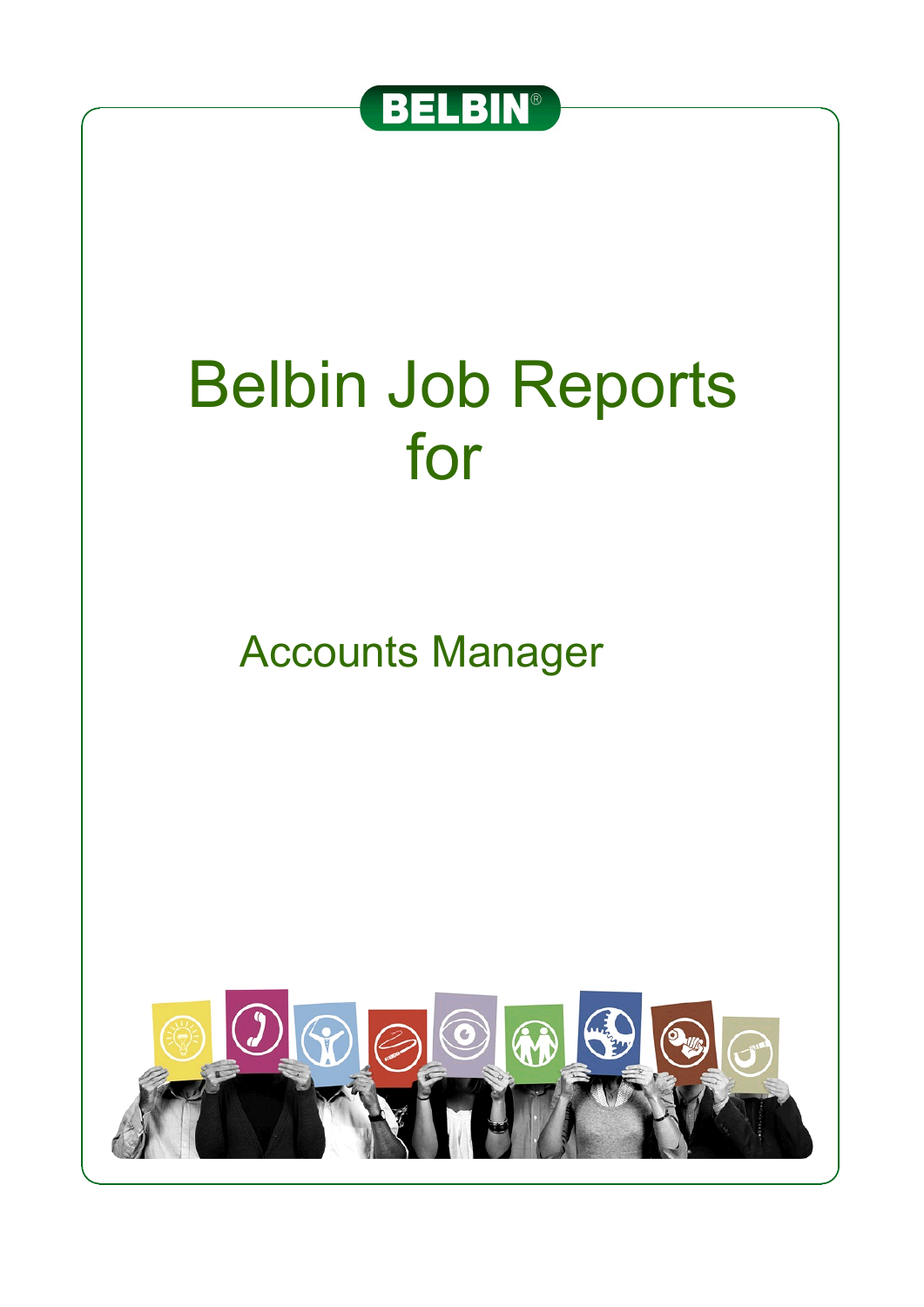

## **Accounts Manager**

Job Specification

This report should be given to the person responsible for recruitment or development of the job in question. It highlights the specific requirements of the job in terms of Team Role contributions.



The job as it is specified requires someone who has the capacity for drawing the best out of others, encouraging them to contribute and to identify personally with group objectives. Such a person should be able to conduct meetings in a mature fashion and in a way that allows participants to feel satisfied when proceedings have been concluded.

The work entails a fair degree of drive and a willingness to face up to occasional opposition.

On this specification the ability to organise people outweighs the ability to arrange the way in which the necessary work should be carried out.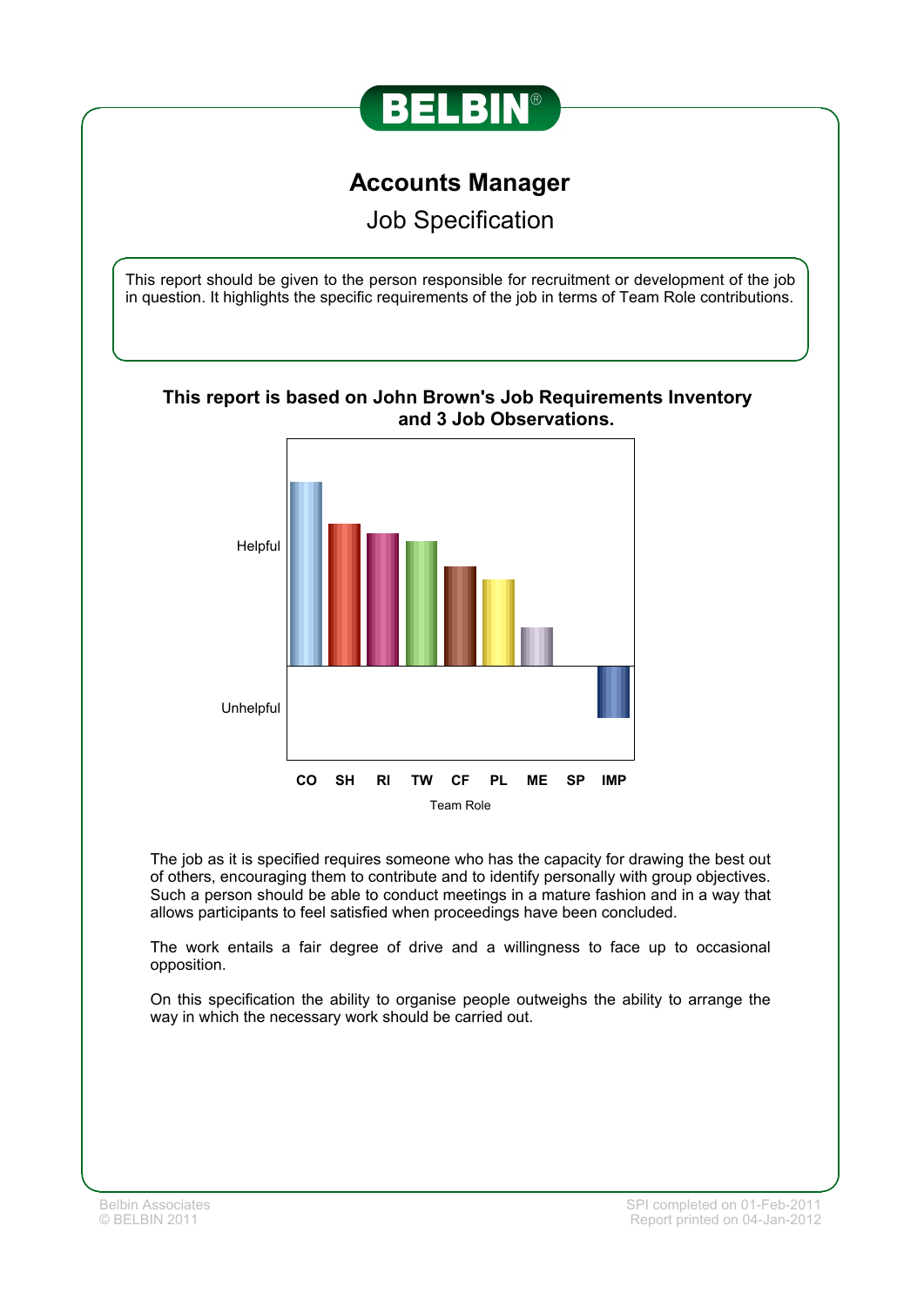

## **Accounts Manager**

Job Expectations

This report should be given to the applicant or jobholder. It highlights the behaviours required to perform well in the job.



This is a job in which you will be expected to lead from the front. Even if you consult others, you should never lose control of the situation. The people you work with may need to be directed or they may need to feel they are working with you as part of a team. So it is important that you should adapt your managerial style accordingly. The job specifier expects the overall responsibility to be yours and that it will be discharged in a mature fashion.

You will need to stand on your own feet and take personal responsibility in this job. It will be important for you to make your own decisions without relying on others.